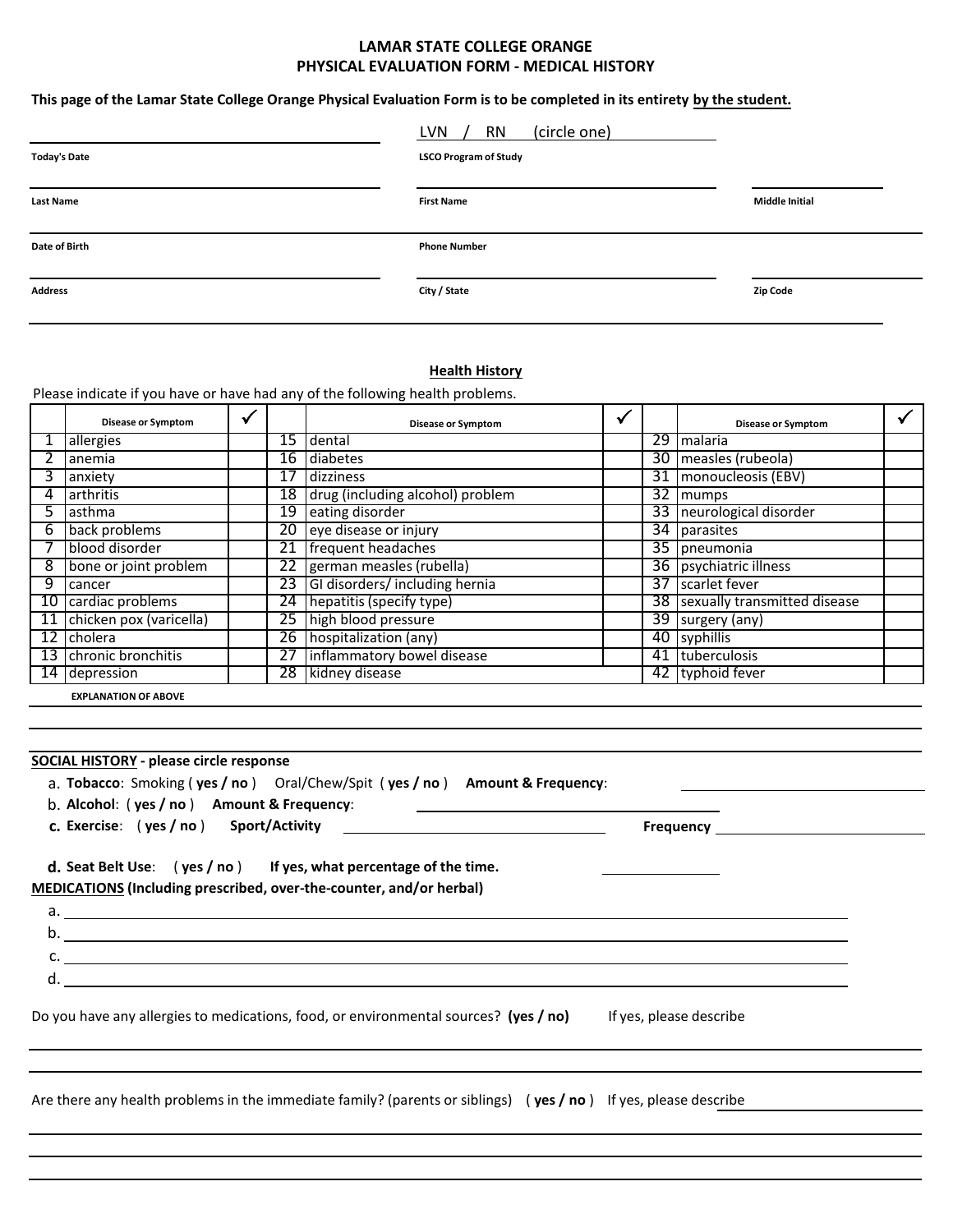## **LAMAR STATE COLLEGE ORANGE PHYSICAL EVALUATION FORM - MEDICAL HISTORY - Page 2**

**This page of the Lamar State College Orange Physical Evaluation Form is to be completed in its entirety by a physician, physician assistant or certified nurse practitioner. Physical exam results must be current within one year of any clinical experience.**

| Height:                        | <sub>.</sub><br>Weight:                                                                                                                                                                                                                                                                                                       |                                                            | Sex $(F / M)$ |            | <b>Resting Pulse</b>   |                                                                                                                                                                                                                                                                           |
|--------------------------------|-------------------------------------------------------------------------------------------------------------------------------------------------------------------------------------------------------------------------------------------------------------------------------------------------------------------------------|------------------------------------------------------------|---------------|------------|------------------------|---------------------------------------------------------------------------------------------------------------------------------------------------------------------------------------------------------------------------------------------------------------------------|
| <b>Blood Pressure</b>          |                                                                                                                                                                                                                                                                                                                               | <b>Uncorrected Vision: R</b><br><b>Corrected Vision: R</b> |               | /20<br>/20 | L<br>L                 | /20<br>/20                                                                                                                                                                                                                                                                |
|                                | Please examine and comment on the following systems.                                                                                                                                                                                                                                                                          |                                                            |               |            |                        |                                                                                                                                                                                                                                                                           |
|                                |                                                                                                                                                                                                                                                                                                                               | <b>Normal</b>                                              |               |            |                        | <b>Abnormal (comment)</b>                                                                                                                                                                                                                                                 |
|                                | 1. Head, Eyes, Ears, Nose, and Throat                                                                                                                                                                                                                                                                                         |                                                            |               |            |                        |                                                                                                                                                                                                                                                                           |
| 2. Respiratory                 |                                                                                                                                                                                                                                                                                                                               |                                                            |               |            |                        |                                                                                                                                                                                                                                                                           |
|                                | 3. Cardiovascular                                                                                                                                                                                                                                                                                                             |                                                            |               |            |                        |                                                                                                                                                                                                                                                                           |
|                                | 4. Gastrointestinal                                                                                                                                                                                                                                                                                                           |                                                            |               |            |                        |                                                                                                                                                                                                                                                                           |
|                                | 5. Genito-urinary                                                                                                                                                                                                                                                                                                             |                                                            |               |            |                        |                                                                                                                                                                                                                                                                           |
|                                | 6. Musculoskeletal                                                                                                                                                                                                                                                                                                            |                                                            |               |            |                        |                                                                                                                                                                                                                                                                           |
|                                | 7. Metabolic/Endocrine                                                                                                                                                                                                                                                                                                        |                                                            |               |            |                        |                                                                                                                                                                                                                                                                           |
|                                | 8. Neuropsychiatric                                                                                                                                                                                                                                                                                                           |                                                            |               |            |                        |                                                                                                                                                                                                                                                                           |
| 9. Skin                        |                                                                                                                                                                                                                                                                                                                               |                                                            |               |            |                        |                                                                                                                                                                                                                                                                           |
|                                | LAB: Please include the results of any lab work that you routinely perform or feel is indicated.<br>toperform the task by checking the appropriate box.                                                                                                                                                                       |                                                            |               |            |                        | 1. For each of the Essential Functions listed below, please refer to the attached explanatory document and indicate whether the student is able                                                                                                                           |
|                                | <b>Essential Function</b>                                                                                                                                                                                                                                                                                                     | <b>Yes</b>                                                 | No            |            | If no, please comment. |                                                                                                                                                                                                                                                                           |
|                                | 1. Sensory                                                                                                                                                                                                                                                                                                                    |                                                            |               |            |                        |                                                                                                                                                                                                                                                                           |
|                                | a. Visual                                                                                                                                                                                                                                                                                                                     |                                                            |               |            |                        |                                                                                                                                                                                                                                                                           |
|                                | <b>b.</b> Auditory                                                                                                                                                                                                                                                                                                            |                                                            |               |            |                        |                                                                                                                                                                                                                                                                           |
|                                | c. Tactile                                                                                                                                                                                                                                                                                                                    |                                                            |               |            |                        |                                                                                                                                                                                                                                                                           |
|                                | d. Olfactory                                                                                                                                                                                                                                                                                                                  |                                                            |               |            |                        |                                                                                                                                                                                                                                                                           |
|                                | 2. Communication/Interpersonal                                                                                                                                                                                                                                                                                                |                                                            |               |            |                        |                                                                                                                                                                                                                                                                           |
|                                | Relationships                                                                                                                                                                                                                                                                                                                 |                                                            |               |            |                        |                                                                                                                                                                                                                                                                           |
|                                | 3. Cognitive/Critical Thinking                                                                                                                                                                                                                                                                                                |                                                            |               |            |                        |                                                                                                                                                                                                                                                                           |
|                                | 4. Motor Function                                                                                                                                                                                                                                                                                                             |                                                            |               |            |                        |                                                                                                                                                                                                                                                                           |
|                                | 5. Professional Behavior                                                                                                                                                                                                                                                                                                      |                                                            |               |            |                        |                                                                                                                                                                                                                                                                           |
|                                | 2. Based on the findings in the examination, is the student able to participate in all activities required in the<br>indicated health education program? (Please circle appropriate response.)<br>3. Please identify any restrictions to be placed on this student's participation in the indicated health education program? |                                                            |               |            |                        | Yes<br>No                                                                                                                                                                                                                                                                 |
|                                |                                                                                                                                                                                                                                                                                                                               |                                                            |               |            |                        |                                                                                                                                                                                                                                                                           |
| <b>General Comments:</b>       | 4. Is this student free of infectious disease? (Please circle appropriate response.)                                                                                                                                                                                                                                          |                                                            |               | Yes        | No                     |                                                                                                                                                                                                                                                                           |
|                                |                                                                                                                                                                                                                                                                                                                               |                                                            |               |            |                        |                                                                                                                                                                                                                                                                           |
|                                |                                                                                                                                                                                                                                                                                                                               |                                                            |               |            |                        |                                                                                                                                                                                                                                                                           |
| Name (print/type):<br>Address: | of Nursing. Examination forms signed by any other health care practitioner, will not be accepted.                                                                                                                                                                                                                             |                                                            |               |            | Date of Examination:   | HEALTHCARE PROIVDER SIGNATURE: The information on this form must be filled in and signed by a Physician, a Physician Assistant<br>licensed by a State Board of Physician Assistant Examiners, or a Registered Nurse recognized as an Advanced Practice Nurse by the Board |
| <b>Phone Number:</b>           |                                                                                                                                                                                                                                                                                                                               |                                                            |               |            |                        |                                                                                                                                                                                                                                                                           |
| Signature:                     |                                                                                                                                                                                                                                                                                                                               |                                                            |               |            |                        |                                                                                                                                                                                                                                                                           |
|                                |                                                                                                                                                                                                                                                                                                                               |                                                            |               |            |                        |                                                                                                                                                                                                                                                                           |

Signature of Student verifying that the information on the front and back of this Lamar State College-Orange Physical Evaluation Form is accurate.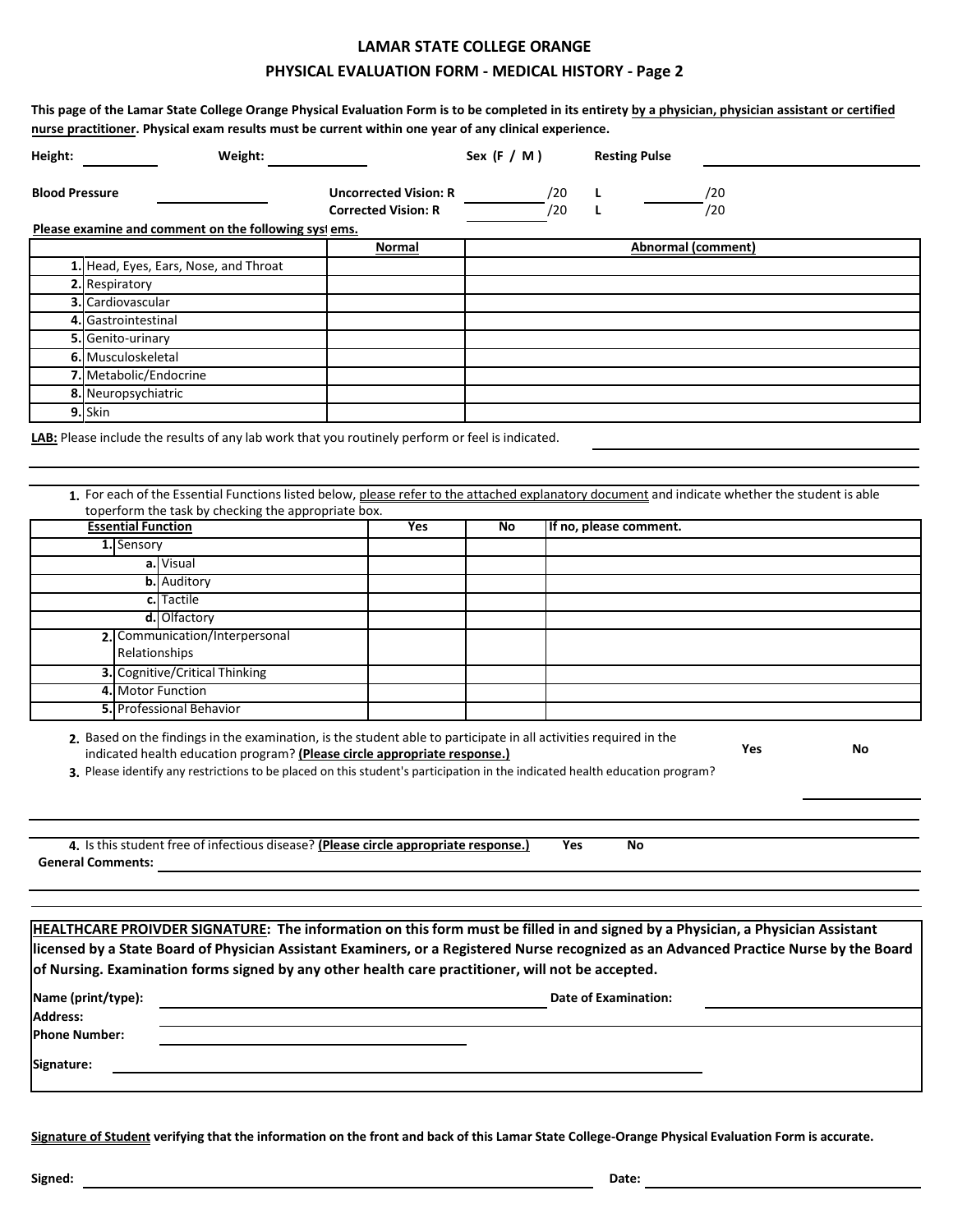## **LAMAR STATE COLLEGE ORANGE NURSING PROGRAMS ESSENTIAL FUNCTIONS**

Lamar State College Orange (LSCO) endorses the Americans' with Disabilities Act. In accordance with College policy, when requested, reasonable accommodations may be provided for individuals with disabilities.

Physical, cognitive, psychomotor, and affective abilities are required in unique combinations to provide safe and effective patient care. The applicant /student must be able to meet the essential functions with or without reasonable accommodations throughout the, program of learning. Admission, progression and graduation are contingent upon one's ability to demonstrate the essential functions delineated for the allied health programs with or without reasonable accommodations. The allied health programs and/or the affiliated clinical agencies may identify additional essential functions. The allied health programs reserve the right to amend the essential functions as deemed necessary.

· To be admitted and to progress in an allied health program one must possess a functional level of ability to perform the duties required of a health care provider. Admission or progression may be denied if a student is unable to demonstrate the essential functions with or without reasonable accommodations.

The essential functions delineated are those deemed necessary the LSCO allied health programs. No representation regarding industrial standards is implied. Similarly, any reasonable accommodations made will be determined and applied to the respective allied health program and may vary from reasonable accommodations made by healthcare employers.

The essential functions delineated below are necessary for allied health program admission, progression and graduation and for the provision of safe and effective patient care. The essential functions include but are not limited to the ability to:

#### 1) Sensory Perception

#### a) Visual

- i) Observe and discern subtle changes in physical conditions and the environment
- ii) Visualize different color spectrums and color changes
- iii) Read fine print in varying levels of light
- iv) Read for prolonged periods of time
- v) Read cursive writing
- vi) Read at varying distances
- *vii)* Read data/information displayed on monitors /equipment *I*
- b) Auditory
	- i) Interpret monitoring devices
	- ii) Distinguish muffled sounds heard through a stethoscope
	- iii) Hear and discriminate high and low frequency sounds produced by the body and the environment
	- iv) Effectively hear to communicate with others
- c) Tactile
	- i) Discern tremors, vibrations, pulses, textures, temperature, shapes, size, location and other physical characteristics
- d) Olfactory
	- i) Detect body odors and odors in the environment
- 2) Communication/ Interpersonal Relationships
	- a) Verbally and in writing, engage in a two-way communication and interact effectively with others, from a variety of social, emotional, cultural and intellectual backgrounds
	- b) Work effectively in groups
	- c) Work effectively independently
	- d) Discern and interpret nonverbal communication
	- e) Express one's ideas and feelings clearly
	- f) Communicate with others accurately in a timely manner
	- g) Obtain communications from a computer
- 3) Cognitive/Critical Thinking
	- a) Effectively read, write and comprehend the English language
	- b) Consistently and dependably engage in the process of critical in order to formulate and implement safe and ethical nursing decisions in a variety of health care settings
	- c) Demonstrate satisfactory performance on written examinations including mathematical computations without a calculator
	- d) Satisfactorily achieve the program objectives
- 4) Motor Function
	- a) Handle small delicate equipment/objects without extraneous movement, contamination or destruction
	- b) Move, position, turn, transfer, assist with lifting or lift and carry clients without injury to clients, self or others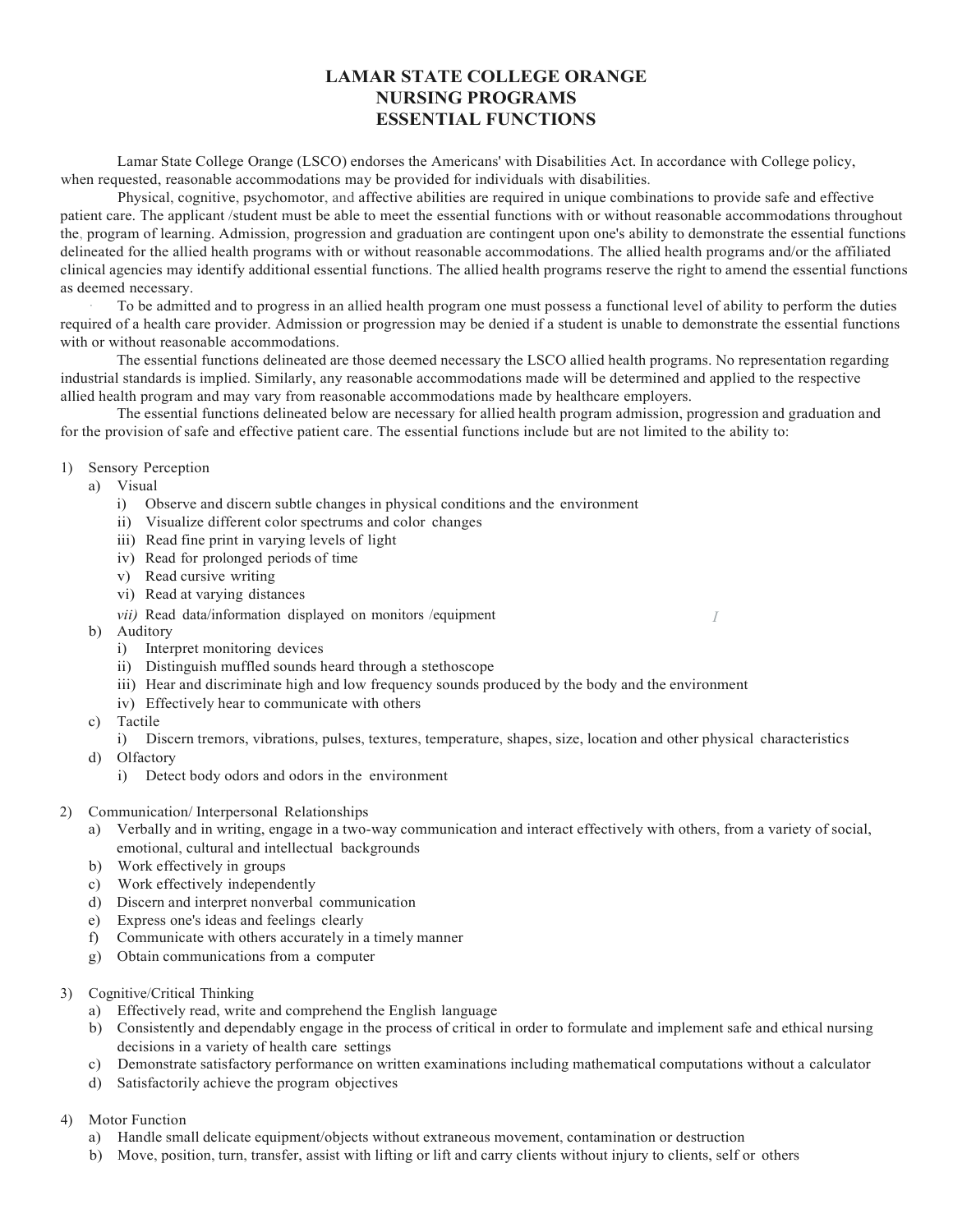- c) Maintain balance from any position
- d) Stand on both legs
- e) Coordinate hand/eye movements
- f) Push/ pull heavy objects without injury to client, self or others
- g) Stand, bend, walk and/or sit for 6-12 hours in a clinical setting performing physical activities requiring energy without jeopardizing the safety of the client, self or others
- h) Walk without a cane, walker or crutches
- i) Function with hands free for nursing care and transporting items
- j) Transport self and/or client without the use of electrical
- k) Flex, abduct and rotate all joints freely
- 1) Respond rapidly to emergency situations
- m) Maneuver in small areas
- n) Perform daily care functions for the client
- o). Coordinate fine and gross motor hand movements to provide safe effective nursing care
- p) Calibrate/use equipment
- q) Execute movement required to provide nursing care in all health care settings
- r) Perform CPR and physical assessment
- s) Operate a computer
- 5) Professional Behavior
	- a) Convey caring, respect, sensitivity, tact, compassion, empathy, tolerance and a healthy attitude toward others
	- b) Demonstrate a mentally healthy attitude that is age appropriate in relationship to the client
	- c) Handle multiple tasks concurrently
	- d) Perform safe, effective nursing care for clients in a caring context
	- e) Understand and follow the policies and procedures of the College and clinical agencies
	- f) Understand the consequences of violating the student code of conduct
	- g) Understand that posing a direct threat to others is unacceptable and subjects one to discipline
	- h) Meet qualifications for licensure by examination as stipulated by the Texas Board of Nurse Examiners
	- i) Not to pose a threat to self or others
	- j) Function effectively in situations of uncertainty and stress inherent in providing nursing care
	- k) Adapt to changing environments and situations
	- I) Remain free of chemical dependency
	- m) Report promptly to clinical and remain for 6-12 hours on the clinical unit
	- n) Provide nursing care in an appropriate time frame
	- o) Accepts responsibility, accountability, and ownership of one's actions
	- p) Seek supervision/consultation in a timely manner
	- q) Examine and modify one's own behavior when it interferes with nursing care or learning

Upon admission, an individual who discloses a disability can request reasonable accommodations. Individuals will be asked to provide documentation of the disability in order to assist with the provision of appropriate reasonable accommodations. LSCO will provide reasonable accommodations but is not required to substantially alter the requirements or nature of a program. To be admitted one must be able to perform all of the essential functions with or without reasonable accommodations. If an individual's health changes during the program of learning, so that the essential functions cannot be met with or without reasonable accommodations, the student will be withdrawn from the allied health program. The allied health faculty reserves the right at any time to require an additional medical examination at the student's expense in order to assist with the evaluation of the student's ability to perform the essential functions. Requests for reasonable accommodations should be directed to the LSCO Special Population Coordinator at 409-882-3955 or https:/[/www.lsco.edu/advising/disability.asp.](http://www.lsco.edu/advising/disability.asp)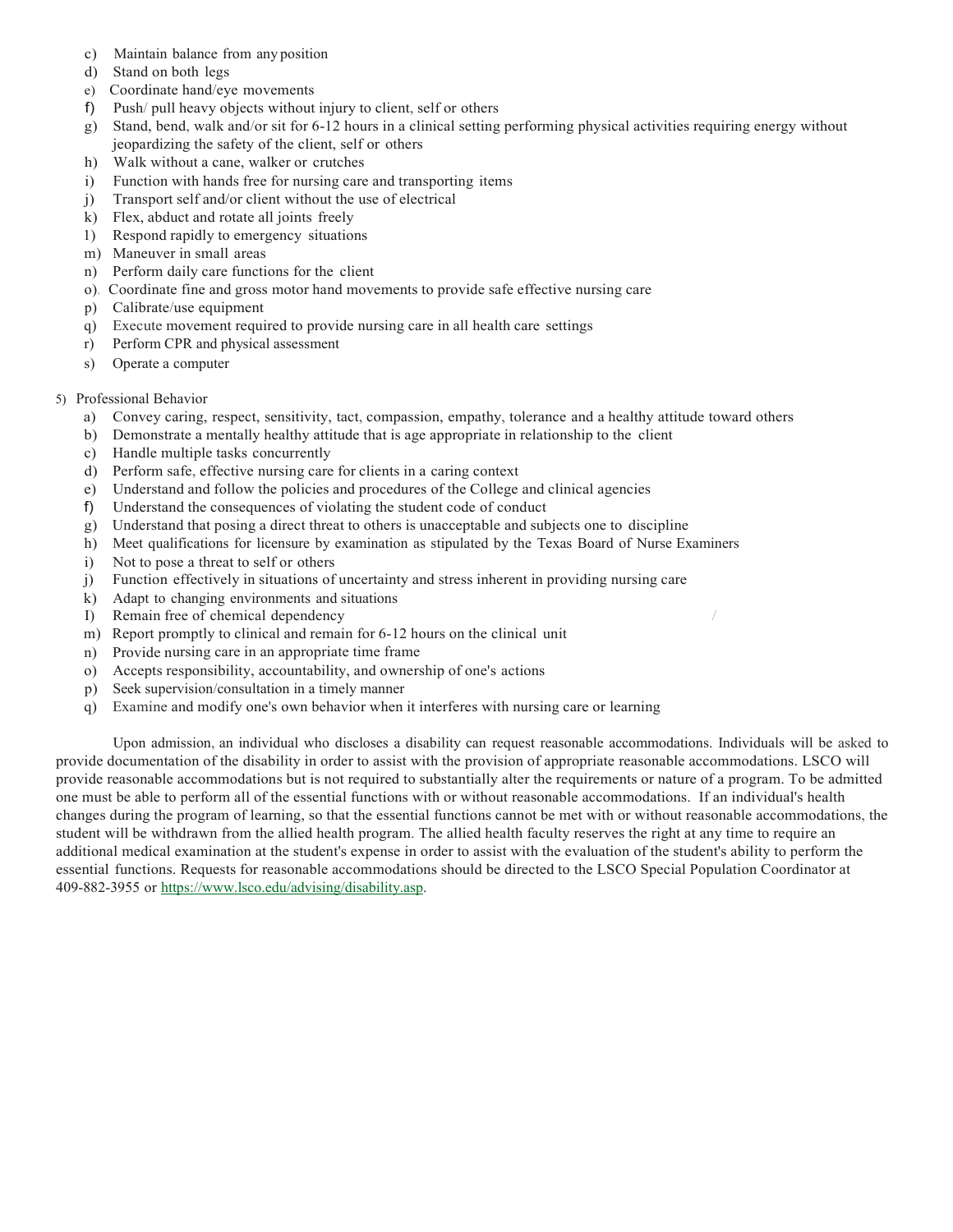# **Lamar State College Orange**

# **Nursing Department**

# **Immunizations Required by State Law/Clinical Facilities COPIES OF IMMUNIZATION CARDS ARE ACCEPTABLE**

**Name: Date of Birth:**

|    | <b>Measles (Rubeola)*:</b>                                                                                    |            |                             |                             |
|----|---------------------------------------------------------------------------------------------------------------|------------|-----------------------------|-----------------------------|
| А. | Two doses of measles vaccine on or after                                                                      | Date # 1   |                             |                             |
|    | their first birthday and at least 30 days                                                                     | (mm/dd/yy) |                             | (mm/dd/yy)                  |
|    | apart (**See note) OR                                                                                         |            |                             |                             |
| В. | Serologic test positive for measles antibody                                                                  |            |                             | <b>Result: Example 2019</b> |
|    | ***See note                                                                                                   | (mm/dd/yy) |                             |                             |
|    | Mumps*:                                                                                                       |            |                             |                             |
| А. | Two doses of mumps vaccine on or after                                                                        |            | Date # 2                    |                             |
|    | their first birthday OR                                                                                       | (mm/dd/yy) |                             |                             |
| В. | Serologic test positive for mumps antibody                                                                    |            |                             | <b>Result: Example 2019</b> |
|    | ***See note                                                                                                   | (mm/dd/yy) |                             |                             |
|    | Rubella*:                                                                                                     |            |                             |                             |
| А. | One does of Rubella vaccine on or after                                                                       |            |                             |                             |
|    | their first birthday OR                                                                                       | (mm/dd/yy) |                             |                             |
| В. | Serologic test positive for Rubella antibody                                                                  |            | Result: <b>Example 2019</b> |                             |
|    | *** See note                                                                                                  | (mm/dd/vv) |                             |                             |
|    | *Measles, Mumps, Rubella (MMR)/Varicella vaccines if not given on same day MUST be 30 days apart.             |            |                             |                             |
|    | ** Combined MMR Vaccine is vaccine of choice if recipients are likely to be susceptible.                      |            |                             |                             |
|    | ***Must be the date of diagnosis or test collection; not when primary care provider signed immunization form. |            |                             |                             |
|    |                                                                                                               |            |                             |                             |
|    | <b>Hepatitis B (HVB Series) must show proof of:</b>                                                           |            |                             |                             |

| А. | Give 3-dose series (dose #1 now, #2 in<br>1 month, #3 approximately 5 months after<br>#2.) If a student does not follow the afore- | Date #1<br>Date #2 | (mm/dd/vv)     |  |  |
|----|------------------------------------------------------------------------------------------------------------------------------------|--------------------|----------------|--|--|
|    | mentioned guidelines when receiving the                                                                                            |                    | (mm/dd/vv)     |  |  |
|    | 3-dose series, the student may need to                                                                                             | Date # $3$         |                |  |  |
|    | submit to a serologic test. ****** See note                                                                                        |                    | (mm/dd/yy)     |  |  |
| В. | Serologic test positive for Hepatitis B                                                                                            | Date:              | <b>Result:</b> |  |  |
|    | antibody *** See note                                                                                                              |                    | (mm/dd/yy)     |  |  |
|    | ***Must be the date of diagnosis or test collection; not when primary care provider signed immunization form.                      |                    |                |  |  |

\*\*\*\*\*If anti-HBs is at least 10mIU/mL (positive), the patient is immune. No further serologic testing or vaccination **is recommended.**

If anti-HBs is less than 10 mIU/mL (negative), the patient is unprotected from hepatitis B virus (HBV) infection; revaccinate with a 3-dose series. Retest anti-HBs 1-2 months after dose #3. If anti-HBs is positive, the patient is immune. No further testing or vaccination is recommended. If anti-HBs is negative after 6 doses of vaccine, **patient is a non-responder.**